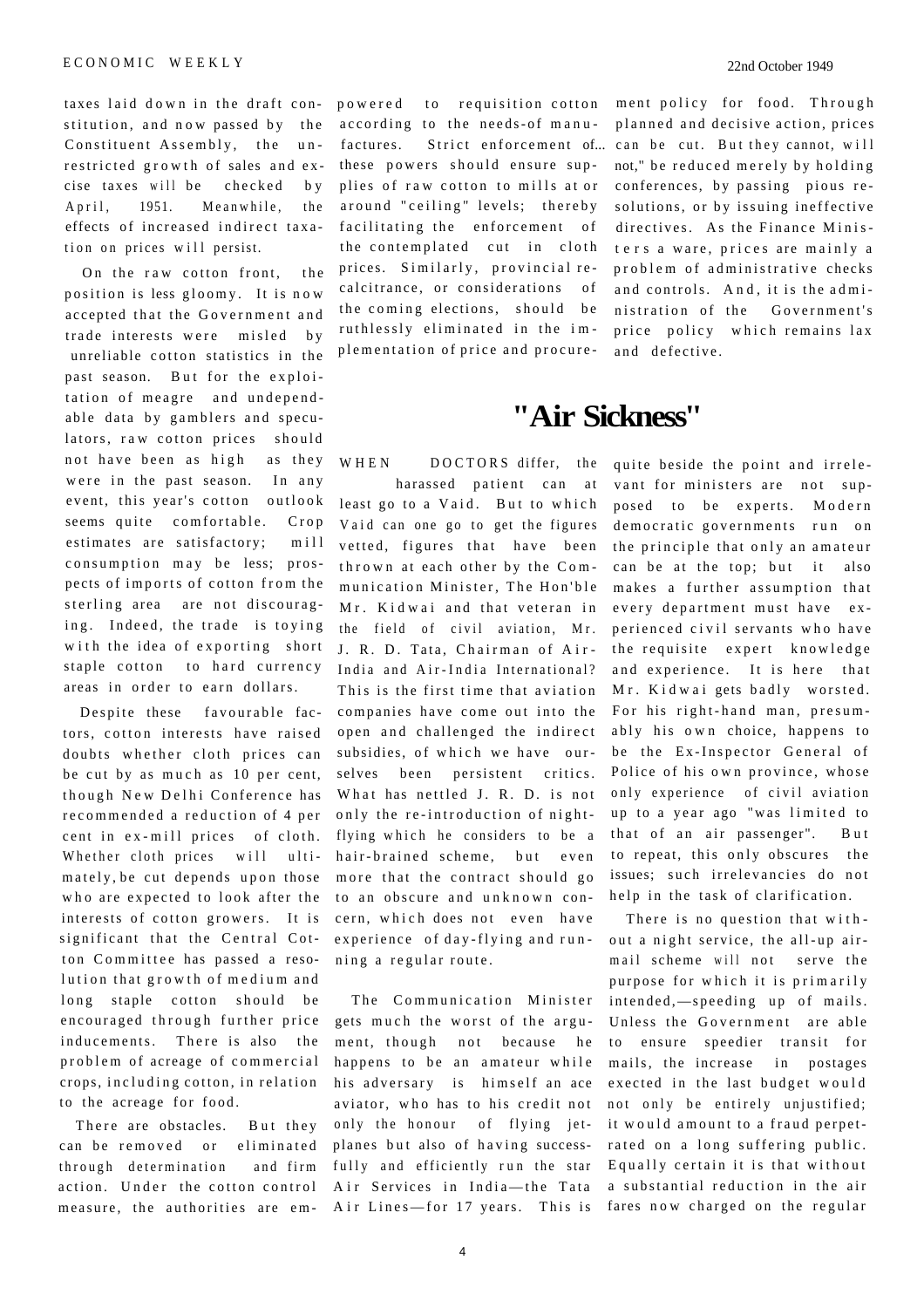ther be popularised nor can the routes be made to pay by attracting a greater traffic

From the controversy it is not clear whether air services are now as a matter of fact carrying the full complement of passengers that they have the capacity to carry, and thus deriving the economies that can only come from a full load. If they are not carrying enough passengers, it must be because fares are too high. For there is no reason to suspect that air travel is not otherwise popular; in this respect, the fine record that Indian Civil Aviation can claim is perhaps without a parallel in any other country in the world. The safety they offer to air passengers is near cent per cent and unquestioned. Mr, J. R. D. Tata refutes the argument for reduction of fares by putting up the counter claim that they should be actually raised if companies are to pay their way.

In a hand-out released by the Press Information Bureau of the Government of India in their Independence Anniversary Review, it is categorically stated that "in India air fares vary from As. 3 to As. 5 per mile, whereas, in America it is about  $2\frac{1}{2}$  annas"; while Mr. J. R. D. Tata asserts equally categorically that "air fares in India are lower than in Europe or America; that even the fares on American Coach Services . . . are about 35 per cent higher than the fares of  $2\frac{1}{4}$  annas per mile which Mr. Kidwai has insisted on introducing on the night services and would like to see in force on all services."

We mentioned consulting a Vaid when doctors differ. Can a little simple arithmetic help? If fares on American Coach Services are per mile, they work out to just before going into this question, there any question of a private

day services, air travel Can nei- over 3 annas. This is not higher the Government, have yet to than what Air-India have been charging on any of their routes. The Government case that the majority of Air Companies are running at a loss because of their high operation costs and of the unremunerative routes covered by some of them, has not been answered by Mr. J. R. D. Granted that the rebate given on aviation petrol does not amount to Rs. 45 lakhs, the question whether Indian Companies are run with a reasonable degree of efficiency or whether there is enough scope for cutting down waste and raising efficiency are not answered by bandying such figures.

> It is not denied that the all-up air mail scheme has brought more business to the Air Lines. The Tatas themselves have benefited in that they have been carrying more mail now than they did before the new arrangements were introduced. They are getting more money also. But this again does not answer the question whether they really benefited or not. That would depend on whether they are able to carry this additional mail without a corresponding addition to costs, and also on the displacement it causes to the passenger or freight that could otherwise have been carried. Established services naturally resent being baulked of so much mail which now goes to the company operating night services but would have otherwise been given to them. The public, however, has no cause to share their chagrin.

35 per cent higher than 2¼ annas the subsidy is not enough, but same way. But in neither case is The Communication Ministry have listed often enough what they are doing to assist civil aviation. This includes training of pilots, equipping and extending aerodrome facilities, raising the Perhaps Himalayan Aviation Ltd., permissible load for aircrafts, etc., rushing in where Tatas fear to etc. The Air Lines complain that tread, will come to grief in the

answer another question. If air services are to be run and civil aviation is to be expanded, why do they not take it up themselves instead of leaving it to subsidised companies? This especial Concern for private enterprise in the field of aviation, when in every other field of transport they are consistently extending nationalisation, poses an obvious question 'which stares one in the face and demands an answer. Government have not yet given it.

Mr. Kidwai's inept handling of the problem—the sorry failure of the first venture in night service, and its resumption in the teeth of determined opposition from vested interests, has invested the whole affair with a whiff of something underhand. But for all one knows, the Department of Civil Aviation itself might well have doubts on the same lines as those expressed by Mr. Kidwai's known opponents. It need not be a question of an attempt by private bodies to influence public policy in their own interest. The arguments against night services are formidable. Aerodromes are not yet properly equipped for the purpose, and on the routes in question there are no facilities for emergency night landings., Again, the hills around Bombay lack proper light signals; and 30 on.

These are questions for experts. to decide, but in the meantime the layman can at least take note that during the five months that the night service operated previously, its flying record was un exceptionable, and its suspension was due to financial difficulties encountered by Indian Overseas Airlines not technical hazards.